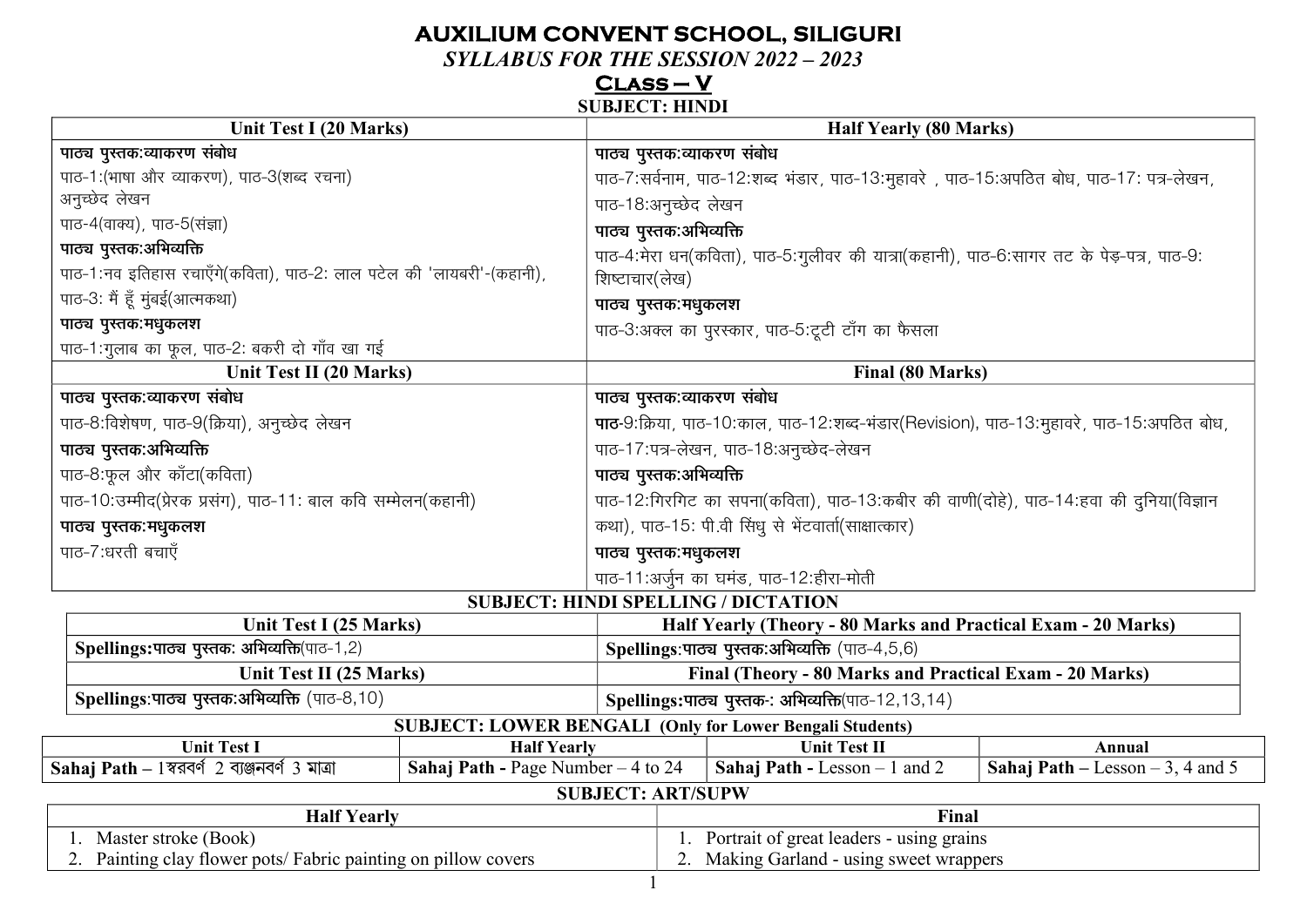#### **SUBJECT: LOWER HINDI**

| Unit Test I (20 Marks)                                                  | <b>Half Yearly (80 Marks)</b>                                                        |
|-------------------------------------------------------------------------|--------------------------------------------------------------------------------------|
| Revision: स्वर और व्यंजन                                                | ' Lesson 5 to 10: गुनगुनाता मुरगा, जादू) का कमल , हमारी बगिया, बारिश) की ऋत् , महीने |
|                                                                         | , कि नाम, बड़े  मजे का मेला , रेलगाड़ी, निकली मैना सैर पर , मेरी नैया, होली  की टोली |
| Lesson 1 to 4: नटखट मनन, समझदार राजन, नई साइकिल, दीपावली मनाई           | हमारे त्यौहार                                                                        |
| Unit Test II (20 Marks)                                                 | Final (80 Marks)                                                                     |
| Lesson 11 to 14: कौआ और पकौड़ी, तिरंगा झंडा, ऊँट वाला, गिनती १-२०, अः - | Lesson 15 to 20: जन्मदिन), किसकी बोली, नए-निराले शब्द, इ-ढ़), ज़, फ, हमारे मदद -गार, |
| विस्वर्ग, बारह - खड़ी, मैं और मेरा परिवार, संयक्त व्यंजन                | र के रूप , पहेलियाँ, बिल्ली चली दिल्ली, दोस्ती                                       |

|                                      | SUBJECT: ENGLISH LANGUAGE [Collins English Grammar and Composition] |
|--------------------------------------|---------------------------------------------------------------------|
| Unit Test I (20 Marks)               | <b>Half Yearly (80 Marks)</b>                                       |
| 1. Nouns                             | 2. Nouns: Singular and Plural                                       |
| 5. Subject and Predicate             | 7. Adjectives                                                       |
| 6. Kinds of Sentences                | 10. Articles                                                        |
| 9. Pronouns                          | 12. Simple Present and Present Continuous                           |
| 11. Verbs                            | 14. Simple Past and Past Continuous                                 |
|                                      | 16. Simple Future and Future Continuous                             |
|                                      | 19. Prepositions                                                    |
|                                      | 20. Conjunctions                                                    |
|                                      | Extra Chapter: Phrasal Verbs                                        |
|                                      | Revision Chapter: 11. Verbs                                         |
|                                      | Letter, Essay, Email, Notice, Comprehension: Unseen                 |
| Unit Test II (20 Marks)              | Final (80 Marks)                                                    |
| 8. Adjectives : Degree of Comparison | 21. Direct and Indirect Speech                                      |
| 17. Agreement of Subject and Verb    | Extra Chapters: Active and Passive                                  |
| 18. Adverbs                          | Synonyms and Antonyms                                               |
| 13. Present Perfect Tense            | Revision Chapters: 10. Articles                                     |
| 15. Past Perfect Tense               | 12. Simple Present and Present Continuous                           |
|                                      | 13. Present Perfect Tense                                           |
|                                      | 14. Simple Past and Past Continuous                                 |
|                                      | 15. Past Perfect Tense                                              |
|                                      | 16. Simple Future and Future Continuous Tense                       |
|                                      | 17. Agreement of Subject and Verb                                   |
|                                      | 19. Prepositions                                                    |
|                                      | 20. Conjunctions                                                    |
|                                      | Letter, Essay, Comprehension, Email, Notice: Unseen                 |

#### $\overline{S}$   $\overline{S}$   $\overline{S}$   $\overline{S}$   $\overline{S}$   $\overline{S}$   $\overline{S}$   $\overline{S}$   $\overline{S}$   $\overline{S}$   $\overline{S}$   $\overline{S}$   $\overline{S}$   $\overline{S}$   $\overline{S}$   $\overline{S}$   $\overline{S}$   $\overline{S}$   $\overline{S}$   $\overline{S}$   $\overline{S}$   $\overline{S}$   $\overline{S}$   $\overline{S}$   $\overline{$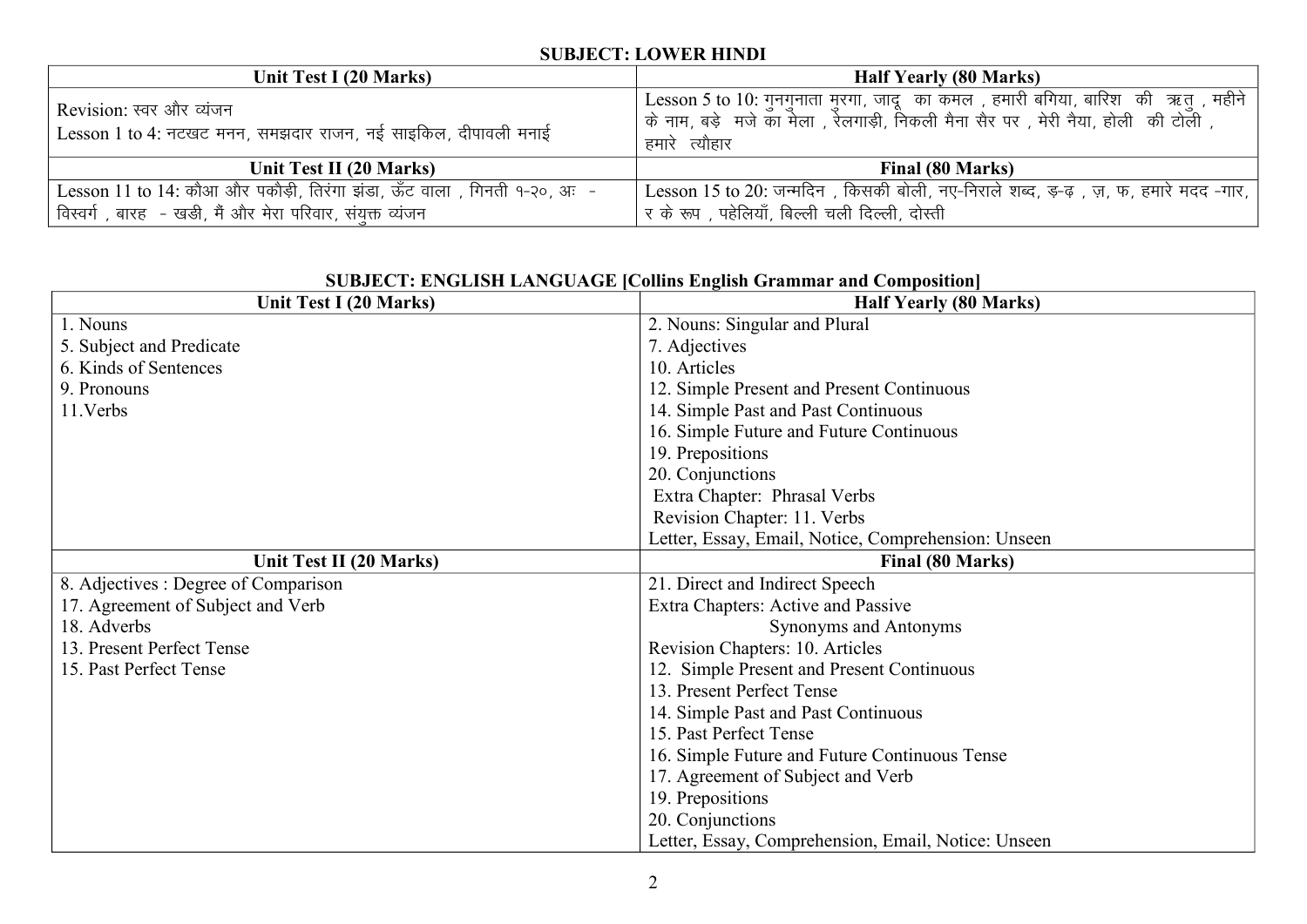#### **SUBJECT: SCIENCE Unit Test I (20 Marks) Half Yearly (80 Marks)** 1. Human Body - The Circulatory System 2. Human Body - The Skeleton System 7. Solids, Liquids and Gases 3. Food and Health 4. Pollination. 7. Solids, Liquids and Gases 8. Sound and Noise Unit Test II (20 Marks) **Final (80 Marks)** 5. Reproduction in Plants 6. Interdependence of Living Beings 9. Light and Shadow 10. Work and Energy 11. Simple Machines 12. Cleanliness and Hygiene 13. Enrichment Zone - Natural Disasters

#### **SUBJECT: LITERATURE IN ENGLISH [BOOK I: ENGAGING ENGLISH- Ruby Bose and Anju Gupta, BOOK II: THE ADVENTURES OF TOM SAWYER - Mark Twain]**

| Unit Test I (20 Marks)                   | <b>Half Yearly (80 Marks)</b>                   |
|------------------------------------------|-------------------------------------------------|
| <b>ENGAGING ENGLISH</b>                  | <b>ENGAGING ENGLISH</b>                         |
| Chapter 1. The Arrow and the Song (Poem) | Chapter 4. The Fisherman (Poem)                 |
| Chapter 2. A New Flower                  | Chapter 6. Roving on the Red Planet             |
| Chapter 3. The Four Puppets              | Chapter 7. The Secret Cavern (Poem)             |
| Chapter 5. The Birth of the Seasons      | Chapter 8. The Barber's wife                    |
| THE ADVENTURES OF TOM SAWYER             | THE ADVENTURES OF TOM SAWYER                    |
| Chapter 1. In and Out of a jam           | Chapter 3. Monday morning                       |
| Chapter 2. The artist                    | Chapter 4. Keeping a secret                     |
|                                          | Chapter 5. Tom becomes a hero                   |
| Unit Test II (20 Marks)                  | Final (80 Marks)                                |
| <b>ENGAGING ENGLISH</b>                  | <b>ENGAGING ENGLISH</b>                         |
| Chapter 9. Tintin in Tibet               | Chapter 12. Be Careful What You Wish For (Poem) |
| Chapter 10. Sick (Poem)                  | Chapter 14. Shall We Ghost                      |
| Chapter 11. The Incident of the Letter   | Chapter 15. Rain in the Hills (Poem)            |
| Chapter 13. An Old Friend                | Chapter 16. Pepper, the Phantom $Pet - I$       |
| THE ADVENTURES OF TOM SAWYER             | Chapter 17. Pepper, the Phantom Pet – $II$      |
| Chapter 6. The treasure hunt             | THE ADVENTURES OF TOM SAWYER                    |
| Chapter 7. Huckleberry keeps watch       | Chapter 8. The Picnic                           |
|                                          | Chapter 9. Caught in a trap                     |
|                                          | Chapter 10. All's well that ends well           |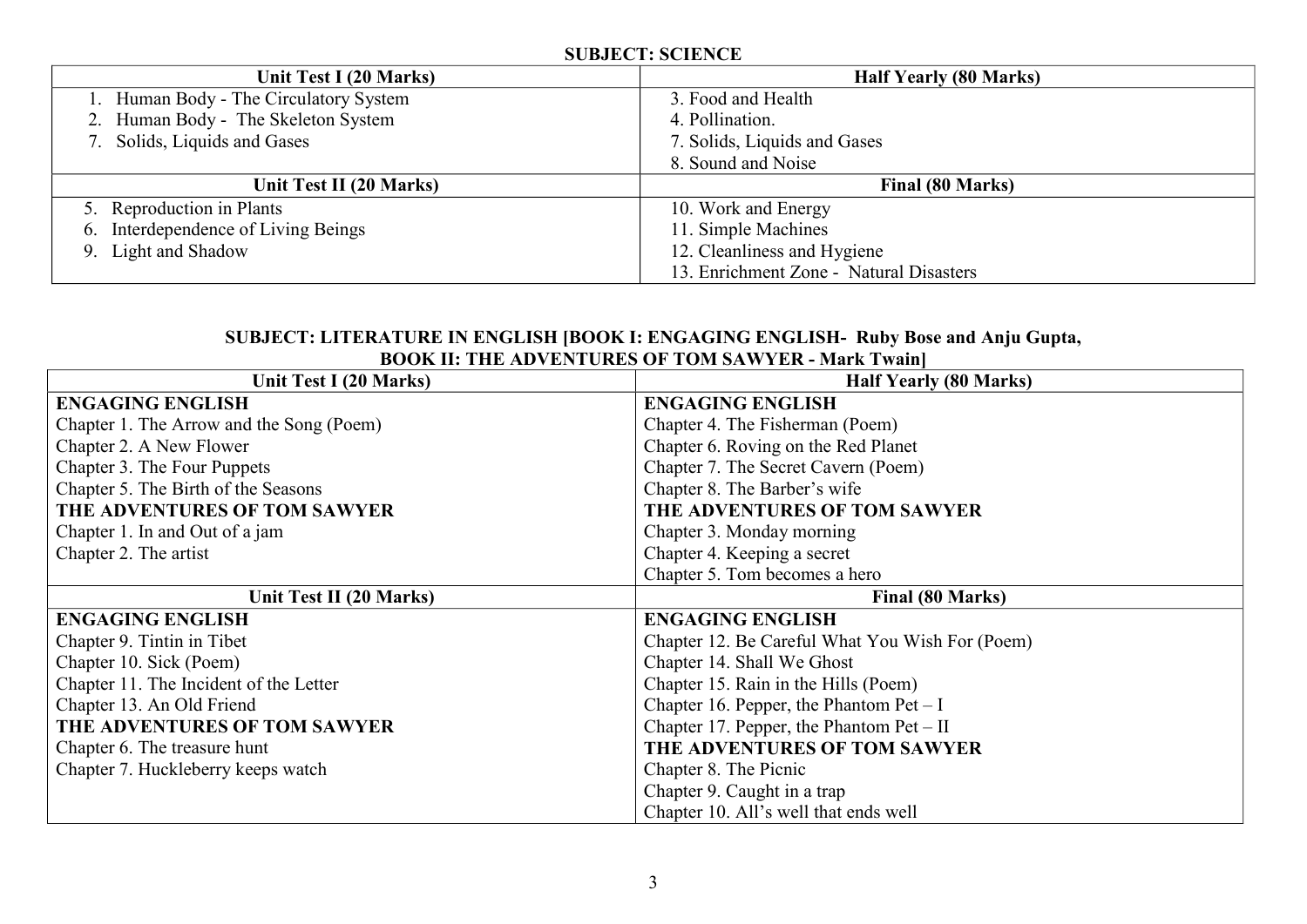#### **SUBJECT: ENGLISH SPELLINGS AND DICTATION [ENGAGING ENGLISH - Ruby Bose and Anju Gupta]**

| Unit Test I (20 Marks)                                                                                                                      | <b>Half Yearly (80 Marks)</b>                                                                                                                                                                                            |
|---------------------------------------------------------------------------------------------------------------------------------------------|--------------------------------------------------------------------------------------------------------------------------------------------------------------------------------------------------------------------------|
| Chapter 1. The Arrow and the Song                                                                                                           | Chapter 4. The Fisherman                                                                                                                                                                                                 |
| Chapter 2. A New Flower                                                                                                                     | Chapter 6. Roving on the Red Planet                                                                                                                                                                                      |
| Chapter 3. The Four Puppets                                                                                                                 | Chapter 7. The Secret Cavern                                                                                                                                                                                             |
| Chapter 5. The Birth of the Seasons                                                                                                         | Chapter 8. The Barber's wife                                                                                                                                                                                             |
| Dictation - Unseen                                                                                                                          | Dictation - Unseen                                                                                                                                                                                                       |
| Unit Test II (20 Marks)                                                                                                                     | Final (80 Marks)                                                                                                                                                                                                         |
| Chapter 9. Tintin in Tibet<br>Chapter 10. Sick<br>Chapter 11. The Incident of the Letter<br>Chapter 13. An Old Friend<br>Dictation - Unseen | Chapter 12. Be Careful What You Wish For<br>Chapter 14. Shall We Ghost<br>Chapter 15. Rain in the Hills<br>Chapter 16. Pepper, the Phantom $Pet - I$<br>Chapter 17. Pepper, the Phantom $Pet - II$<br>Dictation - Unseen |

#### **SUBJECT: MATHEMATICS**

| Unit Test I (20 Marks)                      | <b>Half Yearly (80 Marks)</b>             |
|---------------------------------------------|-------------------------------------------|
| Warm up                                     | Addition and Subtraction (Revision)<br>3. |
| Number and Number Names                     | Multiplication and Division               |
| <b>Addition and Subtraction</b>             | 5. Factors and Multiples                  |
| 17. Patterns                                | <b>Common Fractions</b>                   |
| Mental Mathematics Exercise : 1 to 15       | 9. Money                                  |
|                                             | 10. Measurement of Length                 |
|                                             | 11. Measurement of Weight (Mass)          |
|                                             | 15. Geometry                              |
|                                             | Mental Mathematics Exercise : 16 to 35    |
| Unit Test II (20 Marks)                     | Final (80 Marks)                          |
| 8. Percentage                               | 7.Decimals                                |
| 11. Measurement of Weight (Mass) (Revision) | 8. Percentage (Revision)                  |
| 12. Measurement of Capacity                 | 13. Measurement of Time                   |
| 17. Pattern (Revision)                      | 14. Integers                              |
| Mental Mathematics Exercise : 36 to 50      | 15. Geometry (Revision)                   |
|                                             | 16. Perimeter, Area and Volume            |
|                                             | 18. Data Handling                         |
|                                             | Mental Mathematics Exercise : 50 to 68    |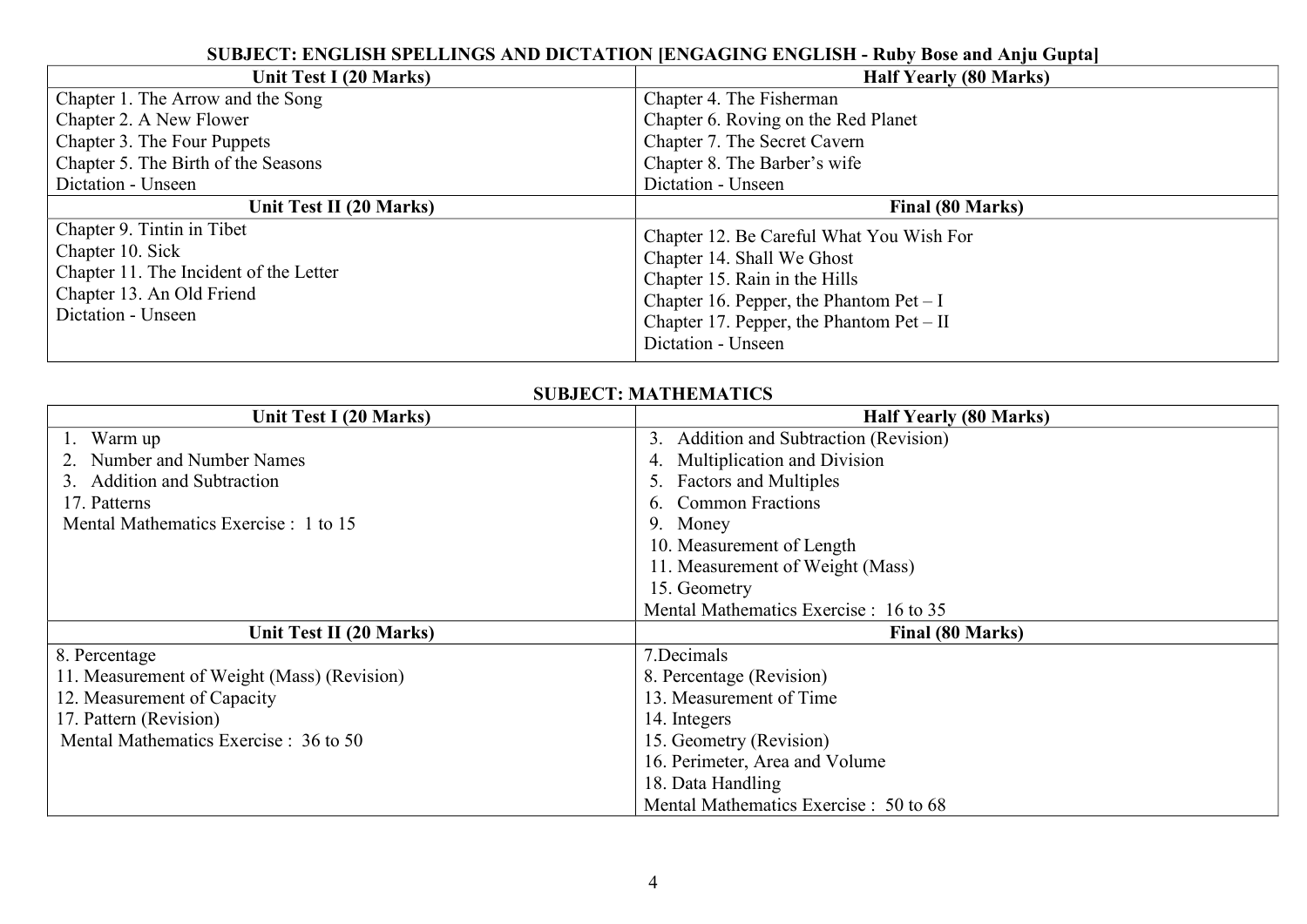### **SUBJECT: SOCIAL STUDIES**

| Unit Test I (20 Marks)                         | <b>Half Yearly (80 Marks)</b>                           |
|------------------------------------------------|---------------------------------------------------------|
| 1. The Four Stone Ages                         | <b>Evolution of Communication</b>                       |
| 2. The Iron Age                                | The Indian Constitution                                 |
| 3. Evolution of Transport                      | <b>Fundamental Rights and Duties</b><br>3.              |
|                                                | Basic features of the Democratic form of Government     |
|                                                | 5. Responsibilities of a citizen in a Democratic Polity |
|                                                | 6. Locating Places on the Earth and finding time        |
| Unit Test II (20 Marks)                        | <b>Final (80 Marks)</b>                                 |
| Weather and Climate                            | Climate of India                                        |
| 2. Eclipses and Major Temperature Zones        | Natural Vegetation                                      |
| 3. India - Location and Neighbouring countries | The Environment - Major Concerns<br>3.                  |
|                                                | <b>Natural Disasters</b>                                |
|                                                | <b>Natural Resources</b>                                |
|                                                | 6. Major Occupation in India - Agriculture              |

#### **SUBJECT: GENERAL KNOWLEDGE**

| Unit Test I (20 Marks)                                          | <b>Half Yearly (80 Marks)</b>                                                            |
|-----------------------------------------------------------------|------------------------------------------------------------------------------------------|
| Page number - 1 to 9                                            | Page number - 10 to 28                                                                   |
| 1. We are Family, 2. Tell us Apart, 3. Animal Kingdom, 4.       | 9. The Titanic, 10. Kingly Homes, 11. Famous Airports, 12. Sightseeing, 13. States and   |
| Insects, 5. Herbal Remedies, 6. Plant Families, 7. Famous       | Features, 14. Our Art, 15. Famous Names, Real Names, 16. Holidaying in Hills, 17. Indian |
| Trains, 8. Wonders of the Ancient World                         | Railways, 18. Famous Characters, 19. Bird Riddles, 20. Anagrams, 21. Give it Your Best   |
|                                                                 | Shot, 22. Opposite Proverbs, 23. What, Why, How, 24. Space, The Final Frontier           |
|                                                                 | Page $No - 61$ to $62$ : Lets Review 1 and 2                                             |
| Unit Test II (20 Marks)                                         | Final (80 Marks)                                                                         |
| Page number - 29 to 43                                          | Page number - 44 to 60                                                                   |
| 25. Measuring Time, 26. Engines, 27. Inventions of Everyday     | 37. Cricket Masters, 38. Water Sports, 39. Martial Arts, 40. Healthy or Junk,            |
| Use, 28. The Science of Yoga, 29. Fun with Symbols, 30.         | 41. Conserve Nature, 42. In a green World, 43. Clean Home and Environment, 44. Being     |
| Number Whirl, 31. Observation Power, 32. Get, Set, Go, 33.      | Methodical, 45. Indian Languages, 46. Know the Language, 47. Classical Vocalists, 48.    |
| Focus Your Attention, 34. Brain Storming, 35. The Spirit of the | Name These, 49. Hydroelectric Projects, 50. Kailash Satyarthi                            |
| Olympics, 36. International                                     | Page No $-63$ to $64$ : Lets Review 3 and 4                                              |

#### **SUBJECT: BENGALI SPELLING / DICTATION**

| Unit Test I (25 Marks)    | Half Yearly (Theory - 80 Marks and Practical Exam - 20 Marks) |
|---------------------------|---------------------------------------------------------------|
| Chapter $-1$ , 2 (Prose), | Chapter $2, 3, 4$ (Prose)                                     |
| Chapter - 1 (Poem)        | Chapter $-2$ , 3, (Poem)                                      |
| Unit Test II (25 Marks)   | Final (Theory - 80 Marks and Practical Exam - 20 Marks)       |
| Chapter - 6 (Prose),      | Chapter - 6, 7, 10 (Prose),                                   |
| Chapter - 11 (Poem)       | Chapter - $8, 9$ (Poem)                                       |